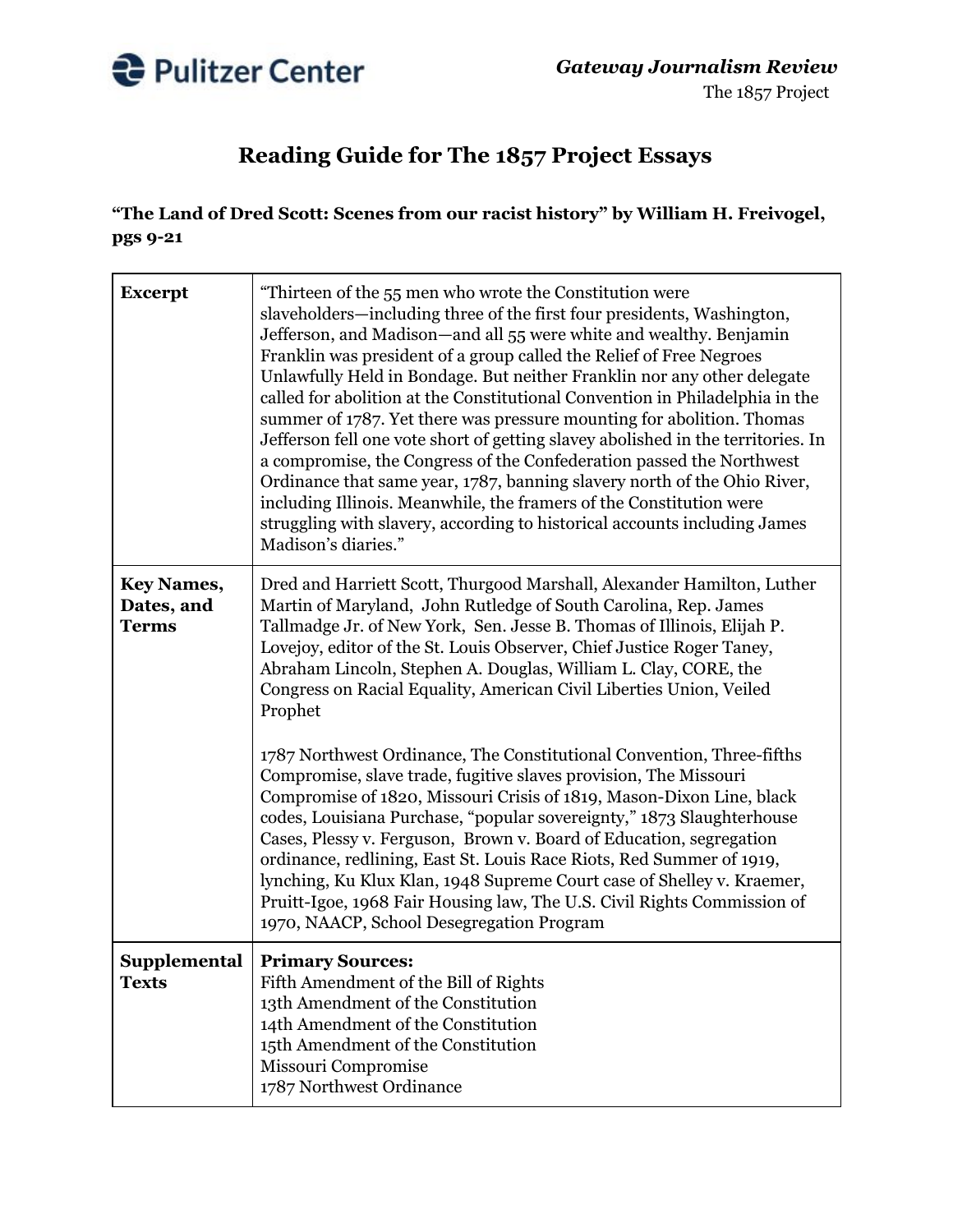

## *Gateway Journalism Review*

## **Essays:**

"Redlining's Long Lasting Mark" by Rachel Finan (KHS Student), *Gateway Journalism Review* "The Slave State of Illinois" by Amelia Blakely, *Gateway Journalism Review* "A Family's Fight for Freedom" by Amelia Blakely, *Gateway Journalism Review* "Underground Railroad in Illinois" by Amelia Blakely, *Gateway Journalism Review* "Lincoln-Douglas Debates Marred by Overt Racism of Both" by Kayla Chamness and William H. Freivogel, *Gateway Journalism Review* "New Lights Shine on Riots Against Blacks in East St. Louis and Across America" by Harper Barnes, *Gateway Journalism Review* "The Clayton Conundrum" by Richard H. Weiss, *Gateway Journalism Review* "Anatomy of an Economic Murder" by William L. Clay "Unmasking the Veiled Prophet — For Jobs Not Black Debutantes" by Percy Green II, *Gateway Journalism Review* **Film:** Spanish Lake Documentary The [Pruitt](https://vimeo.com/428857084) Igoe Myth The [Lincoln-Douglass](https://youtu.be/LljCzkPasuk) Debates | History The 1917 East St. Louis [Massacre](https://youtu.be/OOl5KKYnFck) **Images: Shelley** v. **Kraemer** (1948) The Ville, StL **VILLE /**<br>VILLE WEST **The Shelley House** 4600 Labadie Avenue in St. Louis, J.D. Shelley & MO Wife Jeffrey S. Copland, *Olivia's Story: The Conspiracy of Heroes Behind*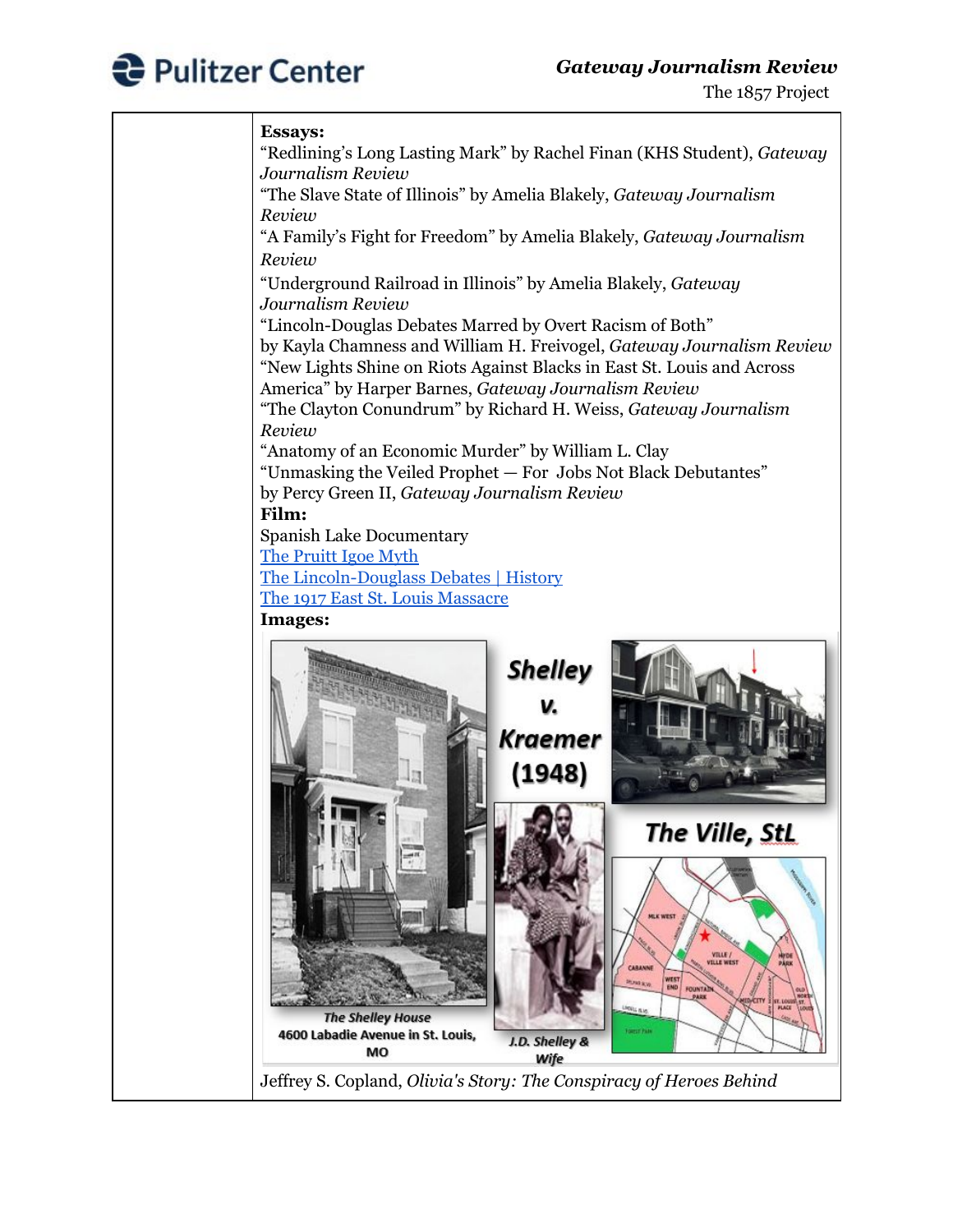

The 1857 Project

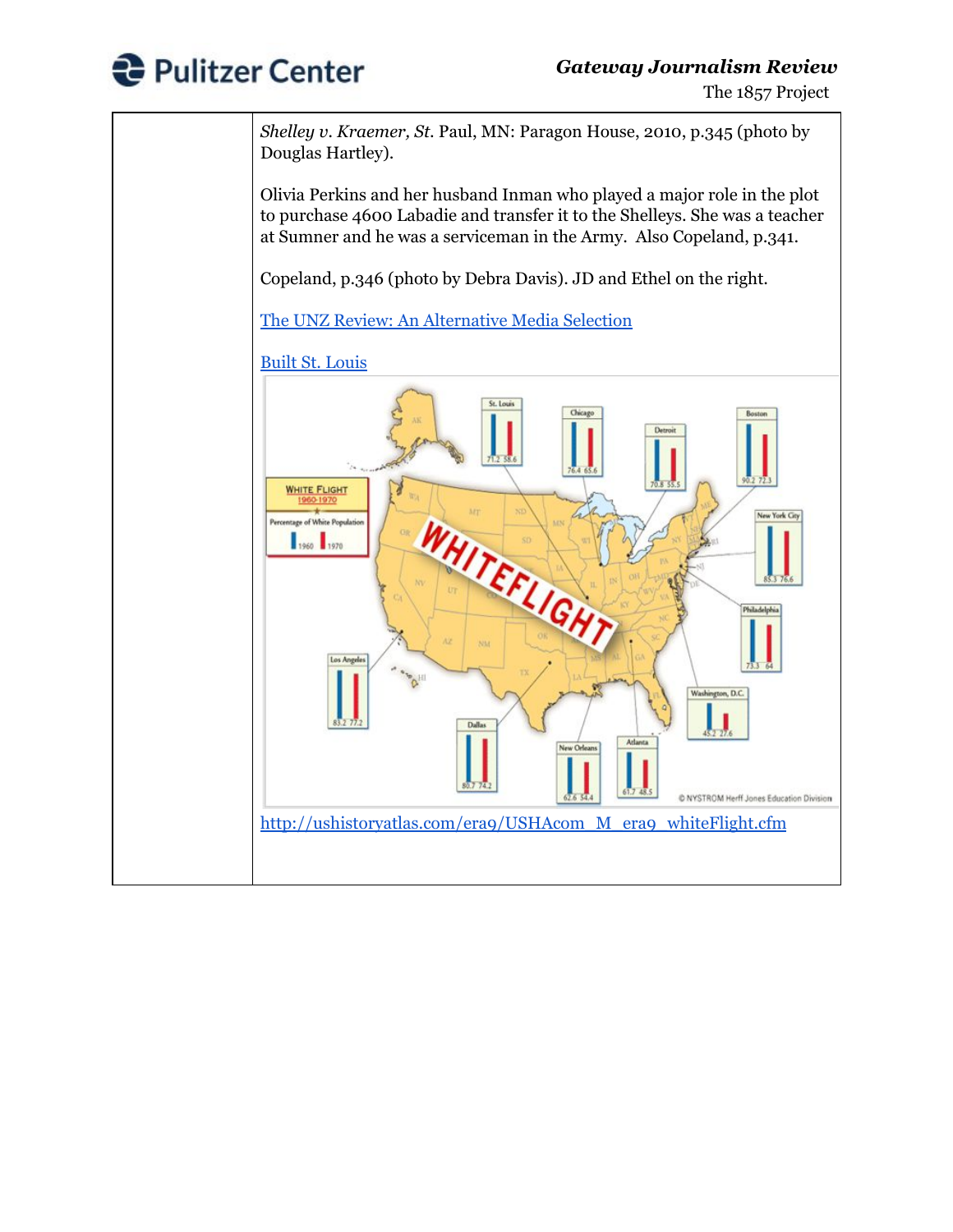

The 1857 Project

|                             | WHITEFLIGHT                                                                                                                                                                                                                                                                                                                                                                                                                                                                                                                                                                                                                                                                                                                                                                                                                                                                                                                                                                                                                                                                                                                                                                                                                                              |
|-----------------------------|----------------------------------------------------------------------------------------------------------------------------------------------------------------------------------------------------------------------------------------------------------------------------------------------------------------------------------------------------------------------------------------------------------------------------------------------------------------------------------------------------------------------------------------------------------------------------------------------------------------------------------------------------------------------------------------------------------------------------------------------------------------------------------------------------------------------------------------------------------------------------------------------------------------------------------------------------------------------------------------------------------------------------------------------------------------------------------------------------------------------------------------------------------------------------------------------------------------------------------------------------------|
|                             | <b>SELECTED SUBURBS OF ST. LOUIS</b><br><b>Black Jack</b><br>Ferguson<br>Berkeley<br>Kinloch<br>St Ann<br>De Porres<br>(now part of<br>Breckenridge Hills)<br>Creve Coeur<br>ST. LOUIS<br>ST. LOUIS COUNT<br><b>Mapping Decline</b><br>St. Louis and the American City<br>Kirkwood<br>Fenton                                                                                                                                                                                                                                                                                                                                                                                                                                                                                                                                                                                                                                                                                                                                                                                                                                                                                                                                                             |
|                             | Colin Gordon, Mapping Decline                                                                                                                                                                                                                                                                                                                                                                                                                                                                                                                                                                                                                                                                                                                                                                                                                                                                                                                                                                                                                                                                                                                                                                                                                            |
|                             | The American Prospect, 2015                                                                                                                                                                                                                                                                                                                                                                                                                                                                                                                                                                                                                                                                                                                                                                                                                                                                                                                                                                                                                                                                                                                                                                                                                              |
| Guiding<br><b>Questions</b> | During the early 1800s, how and why were distinctions between<br>property and persons made? What current issues can we connect to<br>these early definitions?<br>How did the Three-fifths Compromise both reinforce and contradict<br>the system of slavery?<br>Why were the slave compromises important to the formation of the<br>union?<br>How did the use of slaves differ in the north and the south? What<br>were the consequences of these differences?<br>What caused Missouri to be at the forefront of the fight for slavery?<br>What evidence of this fight exists in today's society?<br>What Constitutional Amendments did Missouri adopt that caused<br>conflicts within Congress?<br>How has violence against Black people been used to reinforce the<br>$\bullet$<br>system of slavery? What are some modern implications of this<br>behavior?<br>How was rhetoric weaponized throughout the fight for slavery?<br>Considering that there were hundreds of freedom suits in the 1800s,<br>$\bullet$<br>why do you think we have mostly heard and learned about the suit<br>from Dred Scott? Why was the Dred Scott decision important to the<br>system of slavery?<br>How was indentured servitude used to illegally maintain slavery in |